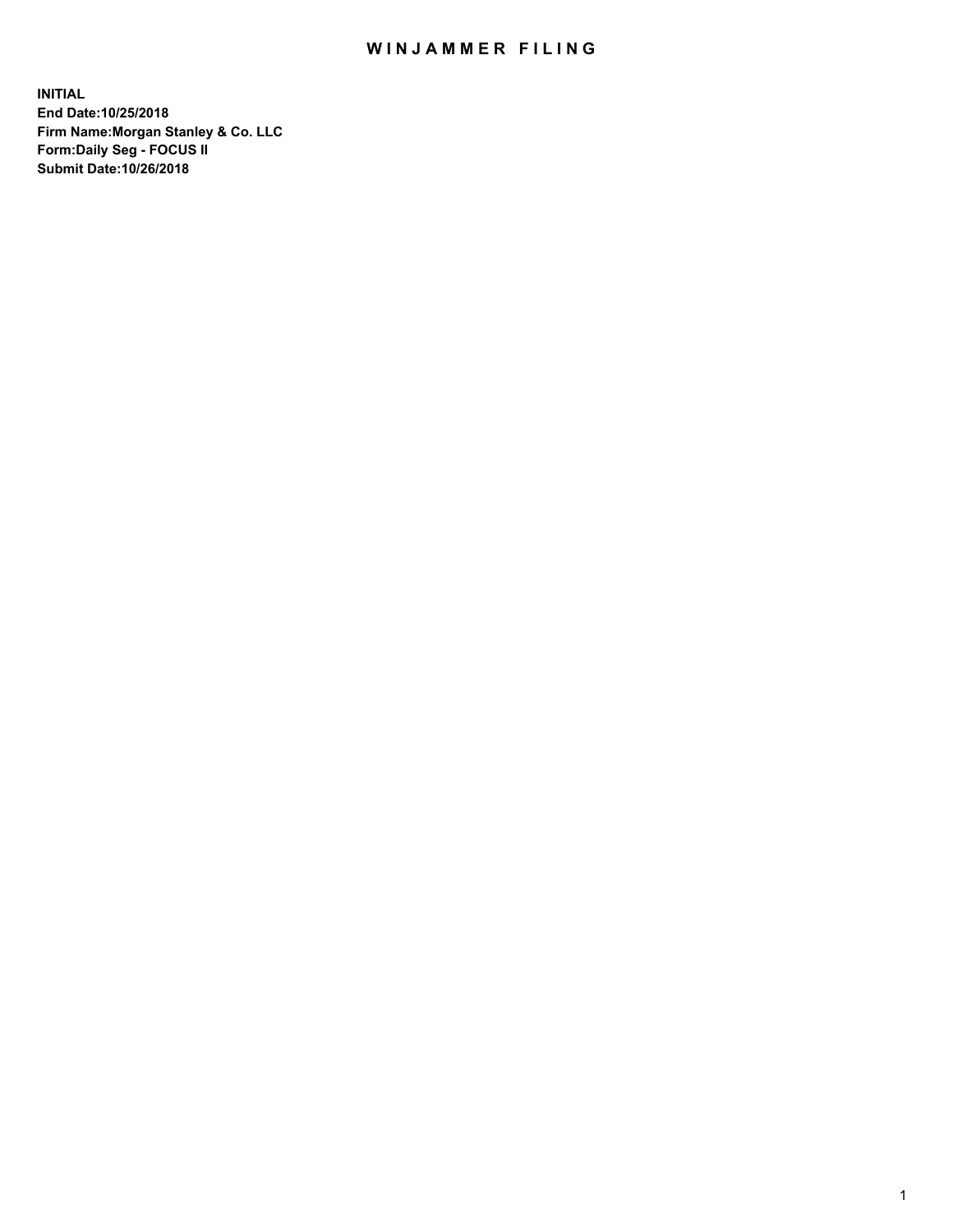**INITIAL End Date:10/25/2018 Firm Name:Morgan Stanley & Co. LLC Form:Daily Seg - FOCUS II Submit Date:10/26/2018 Daily Segregation - Cover Page**

| Name of Company                                                                                                                                                                                                                                                                                                                | Morgan Stanley & Co. LLC                               |
|--------------------------------------------------------------------------------------------------------------------------------------------------------------------------------------------------------------------------------------------------------------------------------------------------------------------------------|--------------------------------------------------------|
| <b>Contact Name</b>                                                                                                                                                                                                                                                                                                            | <b>Ikram Shah</b>                                      |
| <b>Contact Phone Number</b>                                                                                                                                                                                                                                                                                                    | 212-276-0963                                           |
| <b>Contact Email Address</b>                                                                                                                                                                                                                                                                                                   | Ikram.shah@morganstanley.com                           |
| FCM's Customer Segregated Funds Residual Interest Target (choose one):<br>a. Minimum dollar amount: ; or<br>b. Minimum percentage of customer segregated funds required:% ; or<br>c. Dollar amount range between: and; or<br>d. Percentage range of customer segregated funds required between:% and%.                         | 280,000,000<br><u>0</u><br><u>00</u><br>0 <sub>0</sub> |
| FCM's Customer Secured Amount Funds Residual Interest Target (choose one):<br>a. Minimum dollar amount: ; or<br>b. Minimum percentage of customer secured funds required:% ; or<br>c. Dollar amount range between: and; or<br>d. Percentage range of customer secured funds required between:% and%.                           | 140,000,000<br><u>0</u><br>0 <sub>0</sub><br>00        |
| FCM's Cleared Swaps Customer Collateral Residual Interest Target (choose one):<br>a. Minimum dollar amount: ; or<br>b. Minimum percentage of cleared swaps customer collateral required:% ; or<br>c. Dollar amount range between: and; or<br>d. Percentage range of cleared swaps customer collateral required between:% and%. | 92,000,000<br><u>0</u><br><u>00</u><br>00              |

Attach supporting documents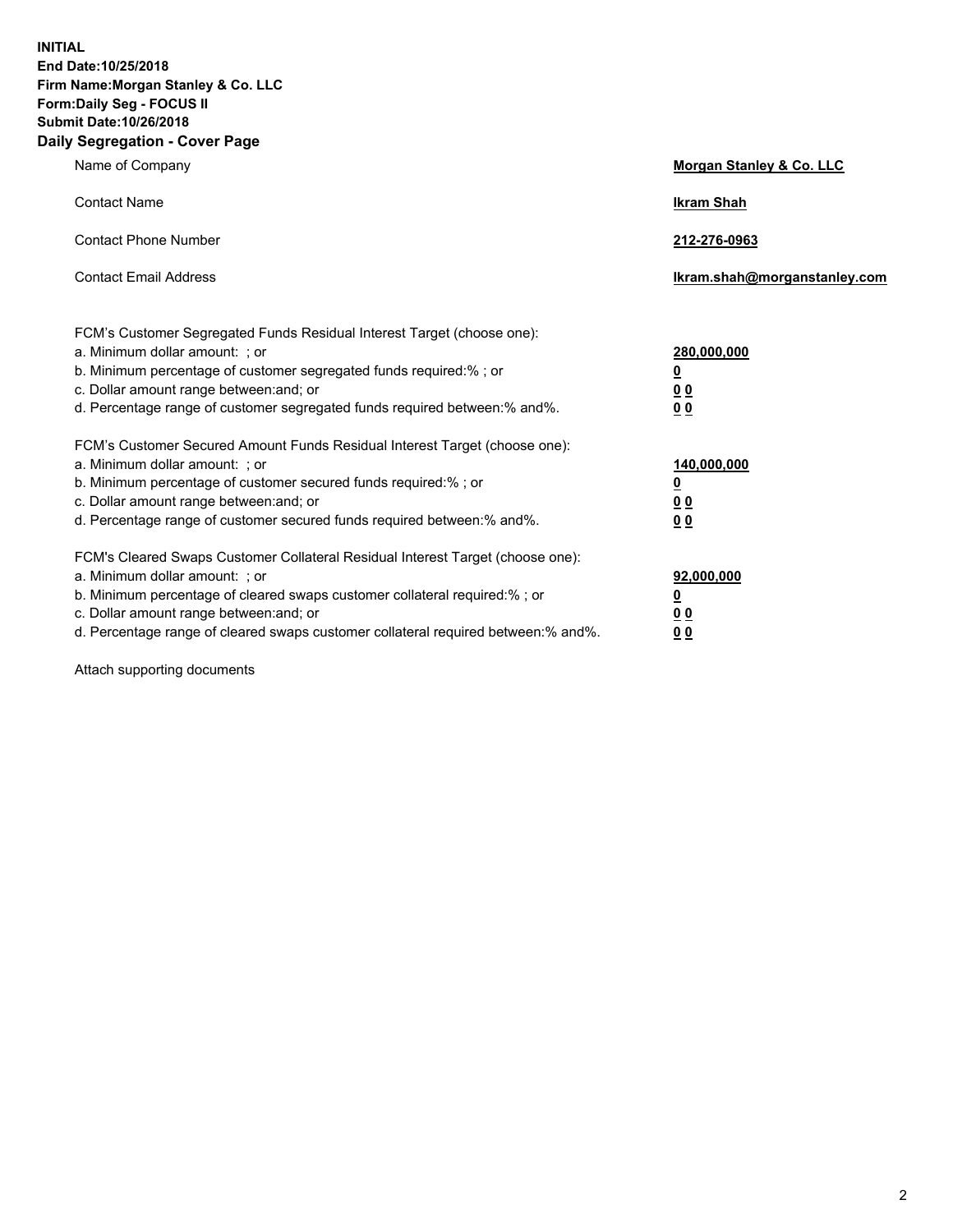## **INITIAL End Date:10/25/2018 Firm Name:Morgan Stanley & Co. LLC Form:Daily Seg - FOCUS II Submit Date:10/26/2018**

## **Daily Segregation - Secured Amounts**

|                | Foreign Futures and Foreign Options Secured Amounts                                         |                      |
|----------------|---------------------------------------------------------------------------------------------|----------------------|
|                | Amount required to be set aside pursuant to law, rule or regulation of a foreign            | $0$ [7305]           |
|                | government or a rule of a self-regulatory organization authorized thereunder                |                      |
| 1.             | Net ledger balance - Foreign Futures and Foreign Option Trading - All Customers             |                      |
|                | A. Cash                                                                                     | 3,361,109,193 [7315  |
|                | B. Securities (at market)                                                                   | 2,255,969,706 [7317  |
| 2.             | Net unrealized profit (loss) in open futures contracts traded on a foreign board of trade   | -561,167,376 [7325]  |
| 3.             | Exchange traded options                                                                     |                      |
|                | a. Market value of open option contracts purchased on a foreign board of trade              | 14,937,364 [7335]    |
|                | b. Market value of open contracts granted (sold) on a foreign board of trade                | -19,739,367 [7337]   |
| 4.             | Net equity (deficit) (add lines 1.2. and 3.)                                                | 5,051,109,520 [7345  |
| 5.             | Account liquidating to a deficit and account with a debit balances - gross amount           | 201,379,876 [7351]   |
|                | Less: amount offset by customer owned securities                                            | -200,430,724 [7352]  |
| 6.             | Amount required to be set aside as the secured amount - Net Liquidating Equity              | 5,052,058,672 [7355  |
|                | Method (add lines 4 and 5)                                                                  |                      |
| 7.             | Greater of amount required to be set aside pursuant to foreign jurisdiction (above) or line | 5,052,058,672 [7360  |
|                | 6.                                                                                          |                      |
|                | FUNDS DEPOSITED IN SEPARATE REGULATION 30.7 ACCOUNTS                                        |                      |
| 1.             | Cash in banks                                                                               |                      |
|                | A. Banks located in the United States                                                       | 657,666,718 [7500]   |
|                | B. Other banks qualified under Regulation 30.7                                              | 691,293,445 [7520]   |
|                |                                                                                             | [7530]               |
| 2.             | Securities                                                                                  |                      |
|                | A. In safekeeping with banks located in the United States                                   | 97,759,014 [7540]    |
|                | B. In safekeeping with other banks qualified under Regulation 30.7                          | 0 [7560] 97,759,014  |
| 3.             | Equities with registered futures commission merchants                                       |                      |
|                | A. Cash                                                                                     | 7,663,313 [7580]     |
|                | <b>B.</b> Securities                                                                        | $0$ [7590]           |
|                | C. Unrealized gain (loss) on open futures contracts                                         | -671,505 [7600]      |
|                | D. Value of long option contracts                                                           | $0$ [7610]           |
|                | E. Value of short option contracts                                                          | 0 [7615] 6,991,808 [ |
| 4.             | Amounts held by clearing organizations of foreign boards of trade                           |                      |
|                | A. Cash                                                                                     | $0$ [7640]           |
|                | <b>B.</b> Securities                                                                        | $0$ [7650]           |
|                | C. Amount due to (from) clearing organization - daily variation                             | $0$ [7660]           |
|                | D. Value of long option contracts                                                           | $0$ [7670]           |
|                | E. Value of short option contracts                                                          | 0 [7675] 0 [7680]    |
| 5.             | Amounts held by members of foreign boards of trade                                          |                      |
|                | A. Cash                                                                                     | 2,198,712,362 [7700  |
|                | <b>B.</b> Securities                                                                        | 2,158,210,692 [7710  |
|                | C. Unrealized gain (loss) on open futures contracts                                         | -560,495,871 [7720]  |
|                | D. Value of long option contracts                                                           | 14,937,364 [7730]    |
|                | E. Value of short option contracts                                                          | -19,739,367 [7735] 3 |
|                |                                                                                             | [7740]               |
| 6.             | Amounts with other depositories designated by a foreign board of trade                      | $0$ [7760]           |
| 7.             | Segregated funds on hand                                                                    | $0$ [7765]           |
| 8.             | Total funds in separate section 30.7 accounts                                               | 5,245,336,165 [7770  |
| 9.             | Excess (deficiency) Set Aside for Secured Amount (subtract line 7 Secured Statement         | 193,277,493 [7380]   |
|                | Page 1 from Line 8)                                                                         |                      |
| $\overline{A}$ |                                                                                             |                      |

- 10. Management Target Amount for Excess funds in separate section 30.7 accounts **140,000,000** [7780]
- 11. Excess (deficiency) funds in separate 30.7 accounts over (under) Management Target **53,277,493** [7785]

**09,193** [7315] **69,706** [7317]

09,520 [7345] Less: amount offset by customer owned securities **-200,430,724** [7352] **949,152** [7354] **58,672** [7355]

## **58,672** [7360]

**8,718** [7500] 8,445 [7520] 1,348,960,163

**97,759,014** [7570]

E. Value of short option contracts **0** [7615] **6,991,808** [7620]

 A. Cash **2,198,712,362** [7700] **10,692** [7710] C. Unrealized gain (loss) on open futures contracts **-560,495,871** [7720] E. Value of short option contracts **-19,739,367** [7735] **3,791,625,180 86,165** [7770] **193,277,493** [7380]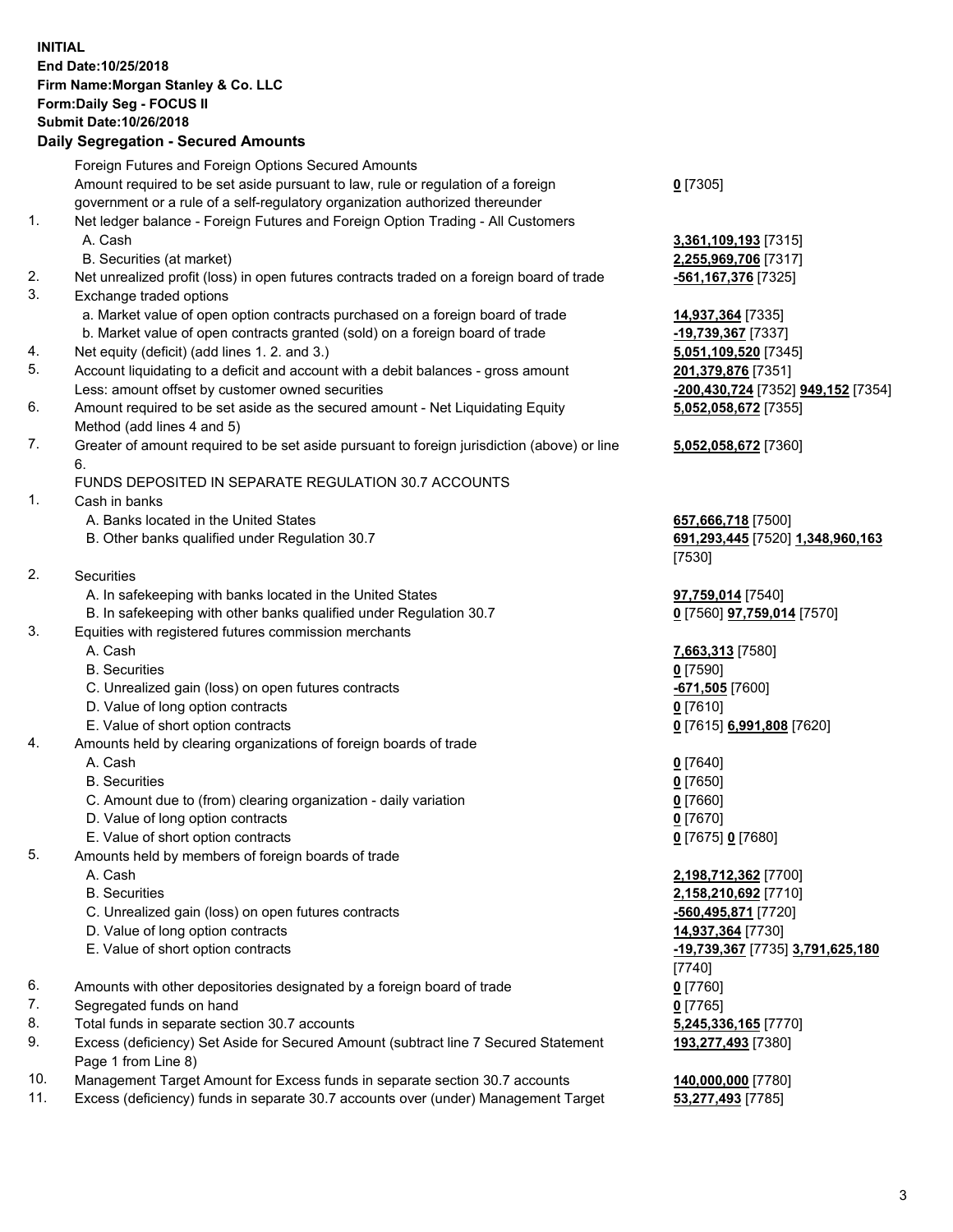**INITIAL End Date:10/25/2018 Firm Name:Morgan Stanley & Co. LLC Form:Daily Seg - FOCUS II Submit Date:10/26/2018 Daily Segregation - Segregation Statement** SEGREGATION REQUIREMENTS(Section 4d(2) of the CEAct) 1. Net ledger balance A. Cash **15,101,117,979** [7010] B. Securities (at market) **6,747,603,157** [7020] 2. Net unrealized profit (loss) in open futures contracts traded on a contract market **-4,297,467,574** [7030] 3. Exchange traded options A. Add market value of open option contracts purchased on a contract market **390,829,937** [7032] B. Deduct market value of open option contracts granted (sold) on a contract market **-501,311,600** [7033] 4. Net equity (deficit) (add lines 1, 2 and 3) **17,440,771,899** [7040] 5. Accounts liquidating to a deficit and accounts with debit balances - gross amount **588,802,333** [7045] Less: amount offset by customer securities **-586,051,044** [7047] **2,751,289** [7050] 6. Amount required to be segregated (add lines 4 and 5) **17,443,523,188** [7060] FUNDS IN SEGREGATED ACCOUNTS 7. Deposited in segregated funds bank accounts A. Cash **5,478,714,704** [7070] B. Securities representing investments of customers' funds (at market) **0** [7080] C. Securities held for particular customers or option customers in lieu of cash (at market) **469,083,901** [7090] 8. Margins on deposit with derivatives clearing organizations of contract markets A. Cash **5,751,864,486** [7100] B. Securities representing investments of customers' funds (at market) **0** [7110] C. Securities held for particular customers or option customers in lieu of cash (at market) **6,278,519,256** [7120] 9. Net settlement from (to) derivatives clearing organizations of contract markets **-100,229,649** [7130] 10. Exchange traded options A. Value of open long option contracts **390,829,937** [7132] B. Value of open short option contracts **-501,311,600** [7133] 11. Net equities with other FCMs A. Net liquidating equity **7,642,724** [7140] B. Securities representing investments of customers' funds (at market) **0** [7160] C. Securities held for particular customers or option customers in lieu of cash (at market) **0** [7170] 12. Segregated funds on hand **0** [7150] 13. Total amount in segregation (add lines 7 through 12) **17,775,113,759** [7180] 14. Excess (deficiency) funds in segregation (subtract line 6 from line 13) **331,590,571** [7190]

- 15. Management Target Amount for Excess funds in segregation **280,000,000** [7194]
- 16. Excess (deficiency) funds in segregation over (under) Management Target Amount Excess

**51,590,571** [7198]